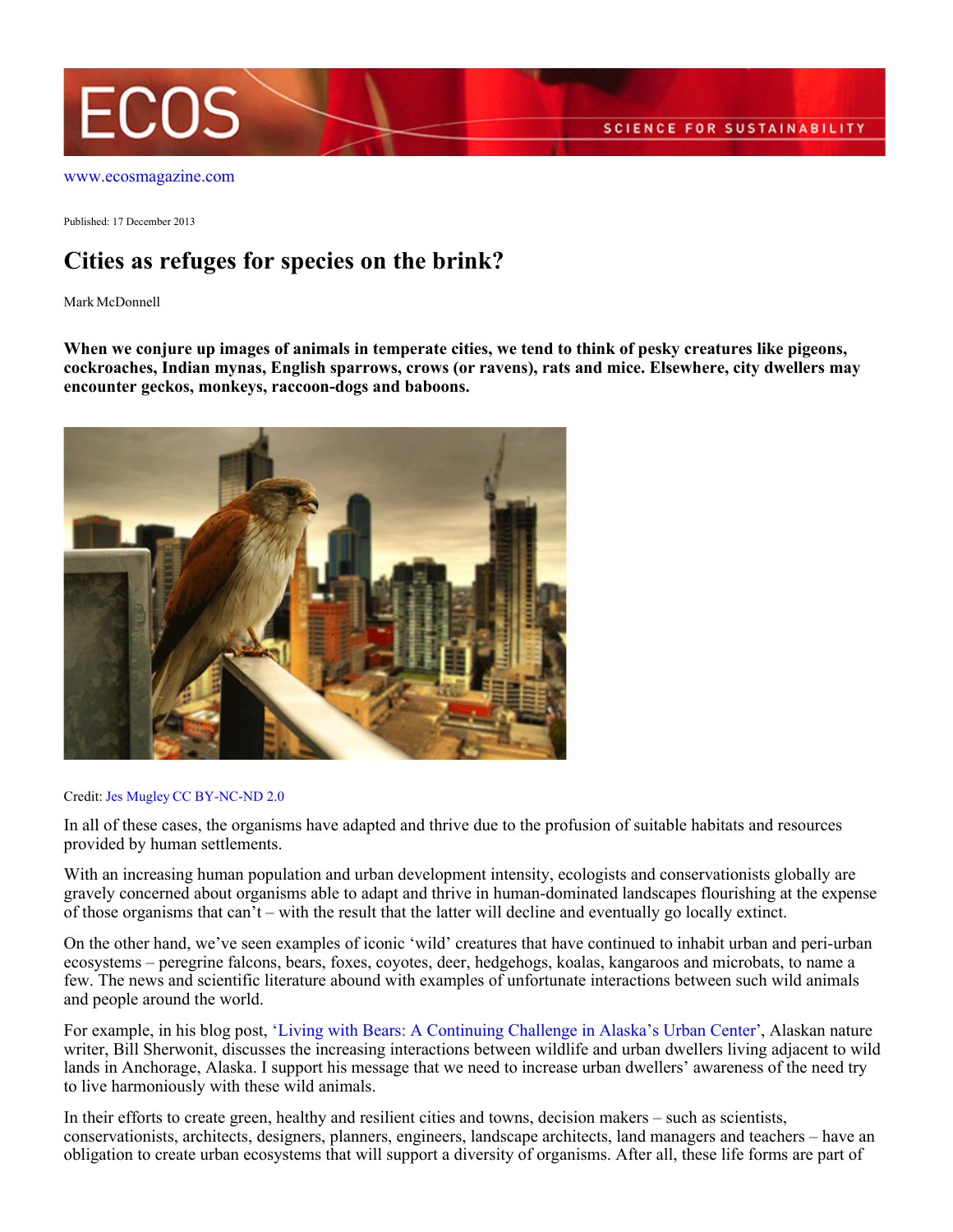our natural heritage.

Research we have conducted at the Australian Research Centre for Urban Ecology (ARCUE) over the last decade leads me to believe we can move beyond living with a limited pool of urban-adapted species in our cities. How? By intentionally creating urban ecosystems that provide habitat and resources for a diversity of organisms.

One of our projects in particular examined the expanding range of the nationally threatened grey-headed flying-fox (GHFF, *Pteropus poliocephalus*) into Australian cities and towns. The results convinced us that we have the knowledge and skills to make cities around the world refugia for a diversity of organisms – including threatened species.

#### **Humans vs flying-foxes**

Over the past two decades there has been increasing interaction between humans and flying-foxes in Australia, most likely due to a combination of cities and towns expanding into their range, but also because of flying-foxes establishing new 'camps' within areas populated by humans.

There are some 11 species of flying-foxes in Australia, found primarily in the northern and eastern coasts of the continent. Grey-headed Flying-foxes are megabats (Megachiroptera) that live in roosts (called camps in Australia) ranging from tens of animals up to 200,000 individuals. They are commonly found along the eastern seaboard. Two of Australia's major urban centres, Brisbane and Sydney, are home to ancient GHFF camps.

Up close and personal, GHFFs are big. It is one of the largest megabats, and invidividuals range in weight from 600 to 1000 g, with a wing span of up to a metre. I have heard locals refer to them as chihuahuas with wings!

They are also long-lived, with an average reproductive age of 6–10 years. GHFFs are social animals that can forage up to 50 km for food at night, then congregate in pre-established camps in the morning. They primarily eat fruits and nectar from a variety of trees, but especially enjoy eucalyptus blossoms.



Credit: Rodney van der Ree

GHFFs are critical to Australian forest ecosystems because they play a major role in pollinating trees and dispersing seeds in native hardwood forests and rainforests. They are listed as threatened under Australian Commonwealth law and are considered 'vulnerable'. Their numbers have significantly declined over recent decades as a result of loss of feeding habitat and traditional camp sites due to deforestation.

Unfortunately, GHFFs carry several [serious diseases that threaten humans and other animals](http://www.csiro.au/Organisation-Structure/Divisions/Animal-Food-and-Health-Sciences/Infectious-diseases-overview/BatPack.aspx). The two most dangerous are the Australian bat lyssavirus (ABL), a virus closely related to rabies, and Hendra virus, which is passed to horses and then from horses to humans. To date, there have been four human fatalities attributed to this virus in Australia.

#### **Melbourne: the stopover that stayed**

In Melbourne, GHFFs have been recorded occasionally passing through the city since 1884. The first year-round camp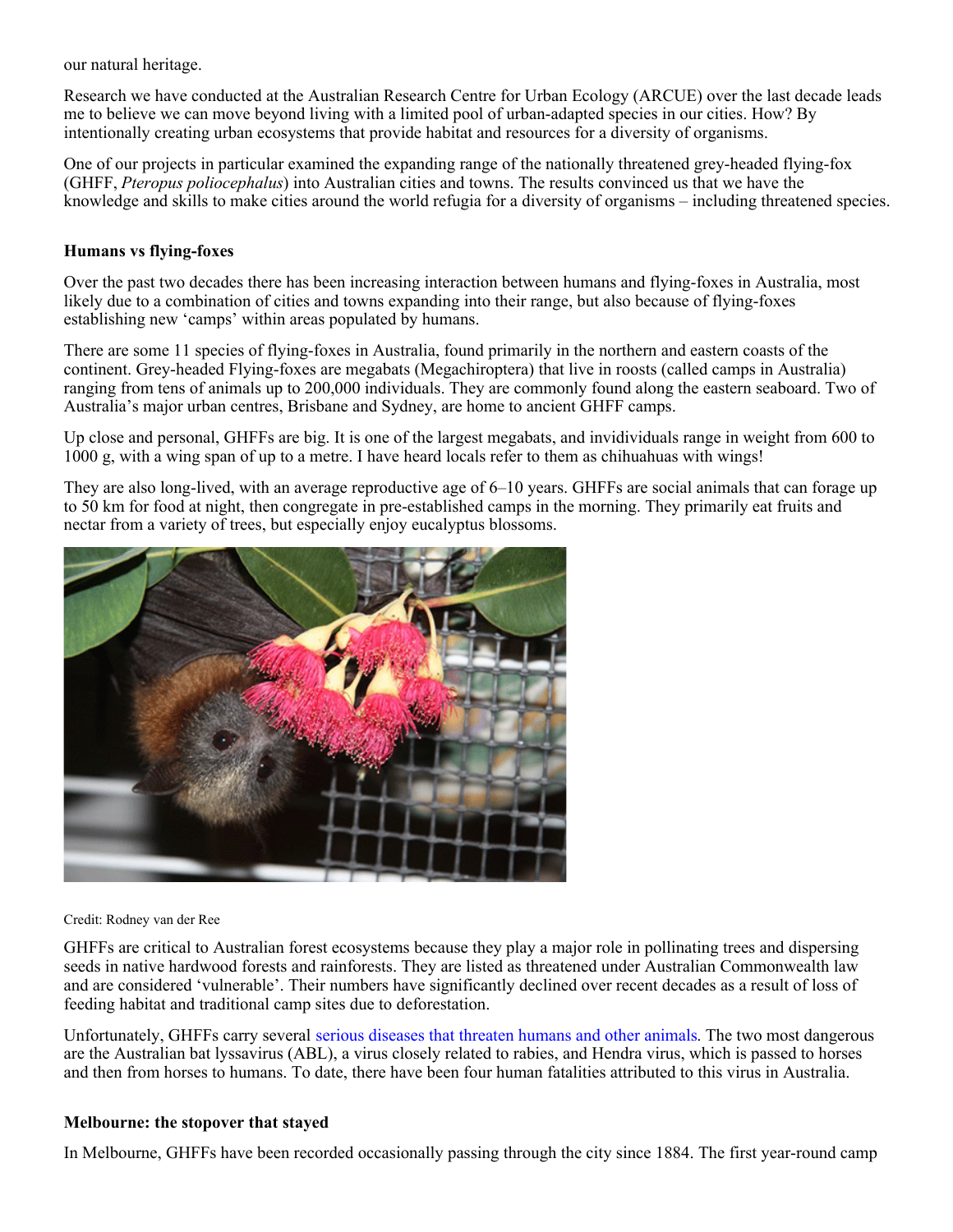was established in 1986 at the Royal Botanic Gardens (RBG). Over the following 17 years, the camp grew exponentially, from 10–15 individuals that remained year-round in 1986, to nearly 30,000 individuals in March 2003.

The Royal Botanic Gardens, which was established in 1846 soon after the city of Melbourne was founded, is a much-treasured cultural asset that receives between 1.5 and 2 million visitors a year. It was obvious to nearly everyone that 30,000 GHFFs camping in the Botanic Gardens during the day had negative impacts (noise, smell, plant damage, etc.) on the plant collections, gardens staff and visitors.

As the Director of the [Australian Research Centre for Urban Ecology](http://www.rbg.vic.gov.au/science/arcue) – a division of the RBG – I found this to be a challenging research and management predicament. Something had to be done to reduce the impacts of the GHFFs on the RBG. At the same time, however, the health and welfare of the nationally threatened GHFF population needed to be maintained.

Ultimately, the solution to this conundrum emerged from the combination of solid scientific knowledge of the issues (ie the ecology of the flying-foxes and the gardens' environment) and a strong working partnership with the local GHFF management authority which, in our case, was the Victorian Department of Sustainability and Environment.

To develop a solution, we needed to address two primary questions:

- 1. Why did the flying-foxes migrate over 400 km from their nearest existing camp to establish a new permanent camp in Melbourne?
- 2. Was there scope for moving the camp to a suitable nearby habitat with less public access without negatively impacting on the health and welfare of the population?

Initially, the popular belief was that the GHFFs moved to Melbourne because of the destruction of native habitat as a result of the expansion of orchard and crop lands, and sprawling suburban development. Upon closer examination it was clear that most of this land-use change occurred more than 50 years ago. If this was the driving factor behind the GHFFs' move to Melbourne, the relocation should have occurred much earlier.

The other primary reason for such 'wild creatures' migrating to urban areas is the availability of much needed resources, especially food.

## **So, what had changed in Melbourne?**

Prior to European settlement, Melbourne supported only three species of plants that were important food resources for GHFFs. In the 1970s, there was renewed interest in cities and towns throughout Australia to plant native species. Melbourne saw a significant increase in the number of eucalypts and other trees, such as Morton Bay figs, from around Australia, planted along streets and in parks and gardens.

From our analysis of Melbourne's street trees in early 2000, we found an additional 87 species that provided sustenance for GHFFs and other tree-dwelling species such as lorikeets and possums. Not only were there more types of food resources available, because the trees came from different parts of the country, they had different life cycles. This provided blossoms and fruits throughout the year.

This point is especially notable – never before in the history of this species has there been an abundant year-round availability of food resources in a limited geographic location. Because humans cultivate and water these urban plants even during severe Australian droughts, cities provide an unprecedented food resource for many animal species. We feel, in part, this is why GHFFs now call Melbourne home.

Once we understood this, we needed to develop appropriate techniques to manage the GHFFs in a way that would protect them from further harm while limiting their impacts on urban dwellers.

Using good science and a lot of help from volunteers, we were able to move the GHFF camp out of the RBG. In 2003 over a period of several weeks, we herded the flying-foxes out of the RBG to a more secluded park along the banks of the Yarra River some 5 km away, without any harm coming to the GHFFs or the public. We accomplished this by primarily playing loud sounds, which we had especially developed to excite GHFFs, from speakers attached to garden utility vehicles.

This 'new' Melbourne GHFF camp has remained intact in this location for the last 10 years. During that time, the techniques we developed to manage urban GHFF populations have been adopted in other cities and towns in eastern Australia.